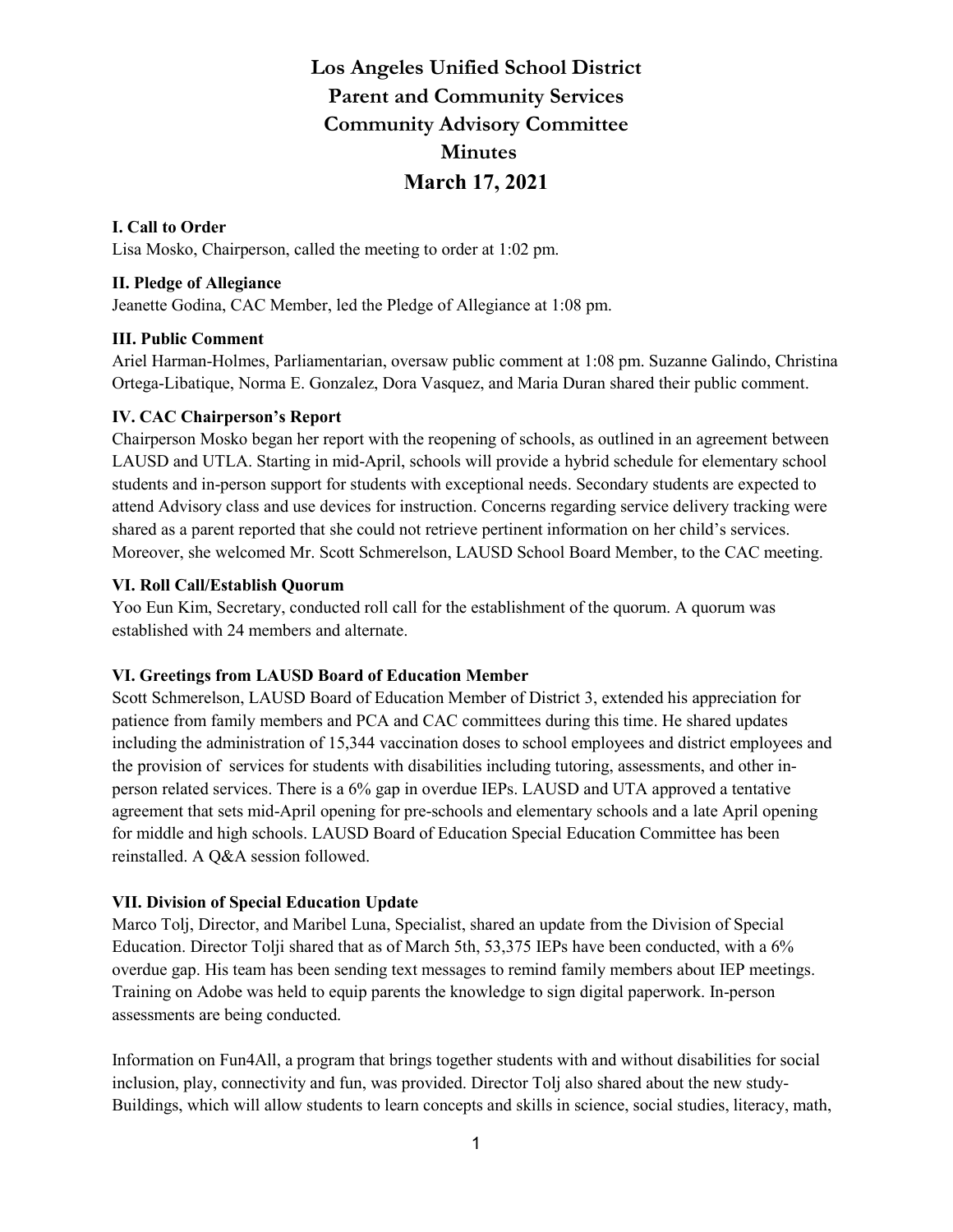# **Los Angeles Unified School District Parent and Community Services Community Advisory Committee Minutes March 17, 2021**

the arts, and technology. Moreover, Director Tolj shared that the Parent Portal is not functioning for quarterly reports. For that reason, he encouraged parents to reach out to schools and use the LAUSD SpEd Department phone number to gain access to the information. As a reminder, Student Family HandBook contains pertinent contact information. A Q&A session followed.

#### **VIII. Local Plan Overview**

Marco Tolj, Director at Division of Special Education, and Claudia Valladerez shared a timeline of the Local Plan feedback. In February, Local Plan Working Group members composed of parents, educators, and administrators met. A draft of the Local Plan was provided to CAC for feedback. In April, CAC will provide feedback to the Local Plan, which will be presented to the LAUSD Board of Education. The final draft of the Local Plan will be submitted to the California Superintendent of Schools for approval by June 30, 2021. The duties of SELPA include the revision of the Local Plan every three years. For this year, the state created a standardized Local Plan template. Starting on July 1, 2020, a SELPA must review its Local Plan once every three years, and update the plan to ensure that the information featured in the Governance and Administrative section is relevant and accurate.

Claudia Valladerez provided an overview of the Local Plan and its seven sections. Lilia Moran shared an overview of the feedback/comments to a draft of the Local Plan. She also shared how feedback provided by CAC was integrated into the Local Plan. Feedback period from CAC will be open until March 31, 2021. She also shared how to provide feedback on the form provided. As time was set aside during the meeting for CAC members to provide feedback, Talene Hachickian also shared sections of the Local Plan for review from members.

## **IX. Action Item - Approval of February 17, 2021 Minutes**

CAC Officer John Perron moved to accept the February minutes with any corrections, additions, and deletions necessary to address minor grammatical and clerical errors. CAC Member Patrick Bromark seconded the motion. The motion passed with 17 "yes" votes and 1 "abstain" vote.

## **X. Parent and Community Services Update**

Antonio Plascencia, Jr., Director, Office of Parent and Community Services (PCS), aims to collect feedback. He wants to appreciate the work of our colleagues, especially during this time. Given the loss of learning, Director Plascencia encourages that students should read at home. Thanks to a donation from a nonprofit organization, CAC members are able to pick up Chromebook, notebook, and writing utensils. Every month, a meet and greet session focused on school based decision-making is offered. For April, Doctor Chau and his team are speaking about Local Control and Accountability Plan. Director Plascencia encourages parents to attend to share their knowledge on special education. Moreover, conversations on the Daily Pass and the return to campus return will be held.

## **XI. New Business for Possible Action at Future Meetings**